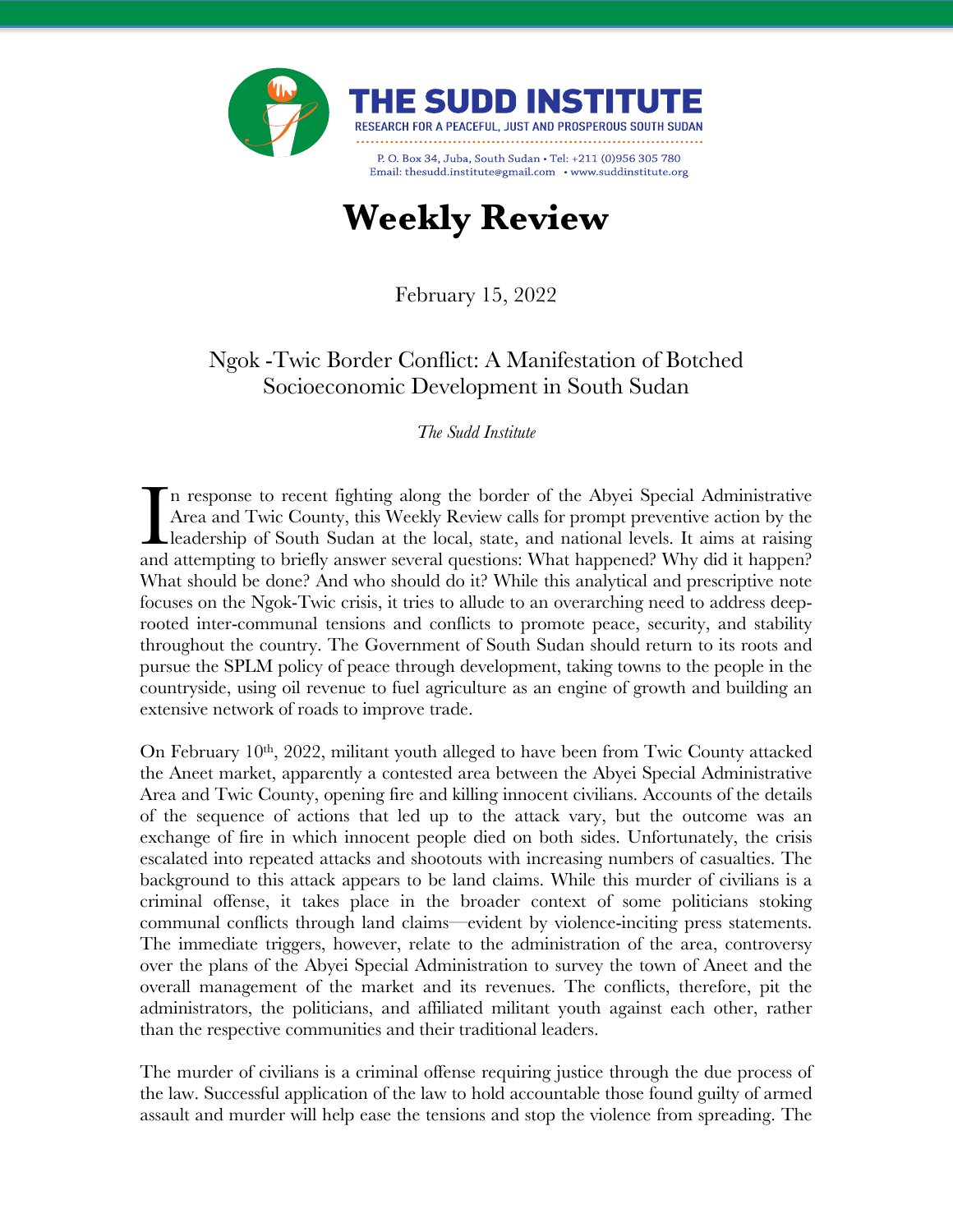SSDF quickly responded by deploying to the area and deserves recognition for limiting the loss of lives and destruction of property that would result from more attacks. With the central Government's support, traditional leaders, local authorities, and other peace actors should also intervene to ensure that the incident does not mushroom into a largescale conflict. Consultations with the leaders at these three interrelated local, state, and national levels should be urgently undertaken to discuss and address the root causes of the crisis.

Even with a well-orchestrated response that brings the criminals to justice, addresses animosities, and allows reason to prevail in respecting administrative borders, we should recognize the management and distribution of scarce resources associated with the Aneet market amidst poverty as a significant underlying condition that leads to such devastating clashes.

Simple phrases sum up why the events of last week happened. Poverty makes man angry, and the idle minds are dangerous minds. We have neglected the youth who make up the majority of our population. As long as these youth cannot feed, educate, and heal themselves and their families, and as long as they cannot develop their skills and pursue their passions, their frustration will keep South Sudan unstable. If our leaders do not create the conditions for greater prosperity in the rural areas by investing the country's wealth in the people, our youth will gravitate towards criminal activities and remain vulnerable for conscription into politically motivated violence.

While the President rightly observed at the SPLM Leadership Retreat in Lobonok Village that the third and final phase of the liberation struggle is eradicating poverty, the fact that we see no movement in this direction is worrying. After ten years of independence and the abundance of resources within South Sudan under our sovereign control, we must ask ourselves why we remain mired in such festering rural poverty. We cannot blame this condition on external factors, such as withdrawn development assistance and sanctions. Our failure to address the widespread poverty deprives us the moral grounds to question external, punitive interventions. Our detractors will continue to point to the egregious acts of inter-communal violence as evidence of neglecting our people and, therefore, justify their threats of punitive action against us. While strengthening the security sector is the first line of defense against attacks such as the February 10<sup>th</sup> and 11<sup>th</sup> assaults in Aneet, the sustainable solution to stabilizing South Sudan is socio-economic development.

The GOSS agricultural line ministries produced a thorough 25-year plan, divided into three phases, five investment spaces, and 110 projects with detailed budgets and activities called the Comprehensive Agriculture Master Plan (CAMP). The ministries devoted significant effort to getting donors to support this plan. However, the donors invariably declined to invest, saying they first wanted to see the Government of South Sudan take the lead. By investing resources in the CAMP, the Government will more fully assume the responsibility of sovereignty. Making these resources available and investing them in agriculture requires setting priorities and managing revenues according to those priorities. Thus, increased efforts to strengthen the current public financial management committee (PFMC) are in order.